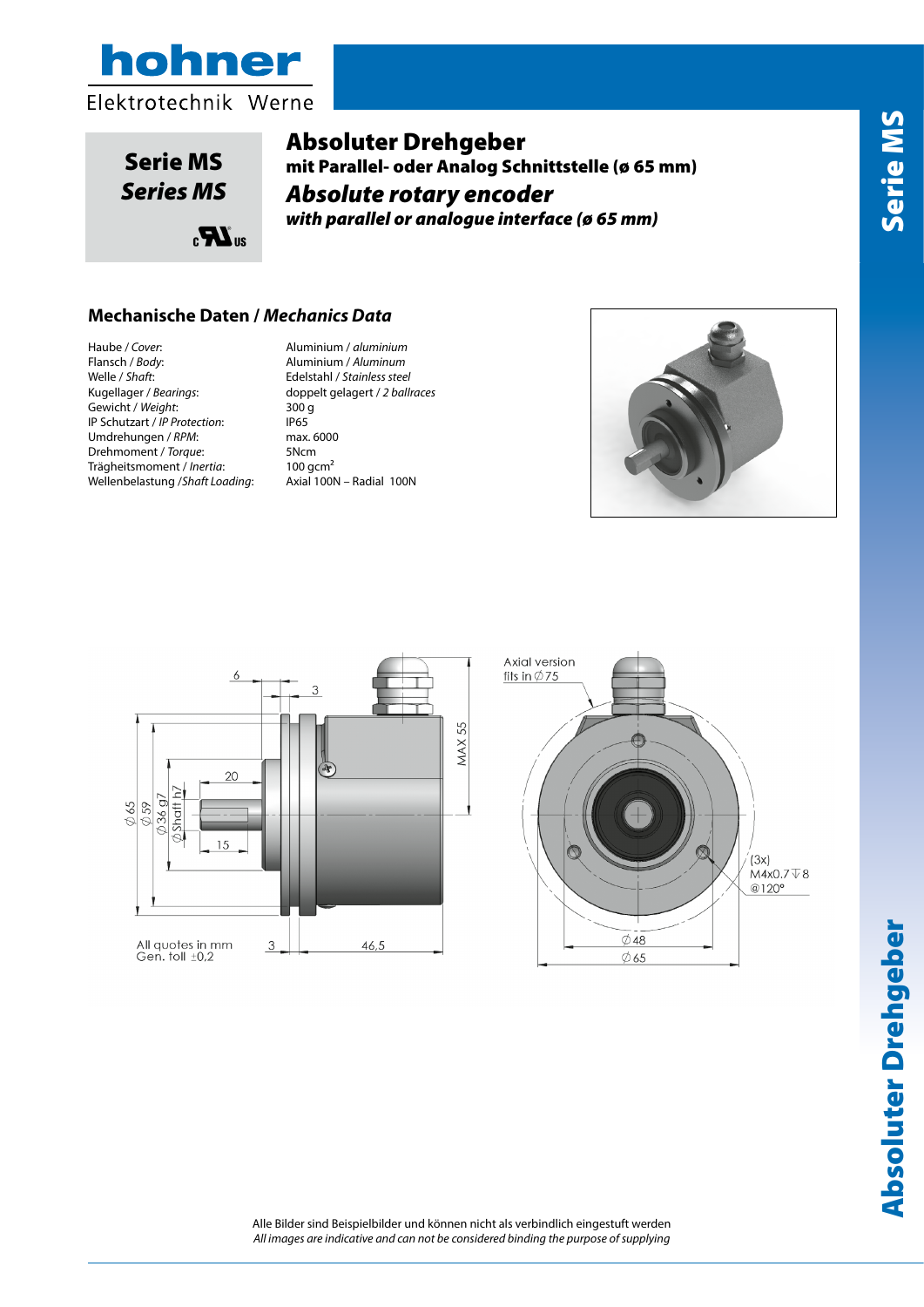hohner

Elektrotechnik Werne

## **Elektronische Daten /** *Electronics Data*

Versorgungsspannung / *Power supply*: 5/24 V, hängt von der Ausgangsschaltung ab / *5/24 V, depends on the electronics circuit* max. Stromaufnahme / *Current consumption*: max. 100 mA max. Ausgangsbelastung / *Permissible load*: 40 mA Frequenz / *Frequency*: 50 KHz (LSB) Schutz /*Protections*: kurzschlussfest, Umkehrpolarität / *against short circuit, reversal polarity* Betriebstemperatur / *Operating Temperature*: -20/+70°C

#### **Bestellbezeichnung /** *Ordering Code*

| <b>MS</b> | $\ast$                                                                | $\overline{\mathbf{3}}$         | $\ast$                                                                                                                                                                                                                                                                                                                                                                                | $\ast$                                                              | $\ast$                                                                                                                                                                                                                                 |  | $**$                                                           |  |  |  |  |  |  |  |
|-----------|-----------------------------------------------------------------------|---------------------------------|---------------------------------------------------------------------------------------------------------------------------------------------------------------------------------------------------------------------------------------------------------------------------------------------------------------------------------------------------------------------------------------|---------------------------------------------------------------------|----------------------------------------------------------------------------------------------------------------------------------------------------------------------------------------------------------------------------------------|--|----------------------------------------------------------------|--|--|--|--|--|--|--|
|           | Welle<br><b>Shaft</b>                                                 | <b>Flansch</b><br><b>Flange</b> | Ausgangsschaltungen<br><b>Output</b>                                                                                                                                                                                                                                                                                                                                                  | <b>Optionen</b><br><b>Options</b>                                   | Anschlüsse<br><b>Connections</b>                                                                                                                                                                                                       |  | Auflösung<br><b>Resolution</b>                                 |  |  |  |  |  |  |  |
|           |                                                                       | 3                               | Digitalausgang / Digital output max 13bit (8192)                                                                                                                                                                                                                                                                                                                                      |                                                                     |                                                                                                                                                                                                                                        |  |                                                                |  |  |  |  |  |  |  |
|           | $3 = \emptyset$ 6 mm<br>$6 = \emptyset$ 8 mm<br>$1 = \emptyset$ 10 mm |                                 | <b>NPN 11/24V</b><br>$=$ Gray<br>$\mathbf{1}$<br>2<br>$=$ Gray<br>Push-Pull 11/24V<br>$=$ Grav<br>TTL 5V<br>3<br>$=$ Bin<br><b>NPN 11/24V</b><br>4<br>$=$ Bin<br>5<br>Push-Pull 11/24V<br>$=$ Bin<br>TTL 5V<br>6<br>$= BCD$<br>7<br><b>NPN 11/24V</b><br>$= BCD$<br>Push-Pull 11/24V<br>8<br>$9 = BCD$<br>TTL <sub>5V</sub><br>BCD: Auflösung max. 1024<br><b>Resolution max 1024</b> | $A = None$<br>$B =$ Open Coll.<br>$E = GRAY$ Excess<br>$S =$ Strobe | Kabel / Cable<br>$9 =$ Cable Axi<br>$3 =$ Cable Rad<br><b>SUB-D 25p</b><br>$N = 9413$ Axi<br>$R = 9413$ Rad<br>M23 12p/16p<br>$2 = 9416/9426$ Axi<br>$5 = 9416/9426$ Rad<br>zweite Option auf<br>Anfrage / second option<br>on request |  | max 8.192<br>$360 = 360$<br>$1024 = 1024$<br>$4096 = 4096$<br> |  |  |  |  |  |  |  |
|           |                                                                       |                                 | Digitalausgang / Digital output max 17bit (131072)                                                                                                                                                                                                                                                                                                                                    |                                                                     |                                                                                                                                                                                                                                        |  |                                                                |  |  |  |  |  |  |  |
|           |                                                                       |                                 | Push-Pull 11/24V<br>$=$ Gray<br>$\overline{2}$<br>$=$ Gray<br>3<br>TTL <sub>5V</sub><br>$=$ Bin<br>Push-Pull 11/24V<br>5<br>$=$ Bin<br>TTL <sub>5V</sub><br>6                                                                                                                                                                                                                         | $A = None$<br>$S =$ Strobe<br>$Z =$ Preset                          | <b>SUB-D 25p</b><br>$N = 9413$ Axi<br>$R = 9413$ Rad                                                                                                                                                                                   |  | max 17bit<br>$12C = 4096$<br>$13C = 8192$<br>$17C = 131072$    |  |  |  |  |  |  |  |
|           |                                                                       |                                 | Analogausgang / Analogue output max 14bit                                                                                                                                                                                                                                                                                                                                             |                                                                     |                                                                                                                                                                                                                                        |  |                                                                |  |  |  |  |  |  |  |
|           |                                                                       |                                 | $C = 4-20mA$<br>$M = 4 - 20mA / 0 - 10V$<br>$D = 0-10V$<br>Versorgungsspannung /<br>Power Supply 24V                                                                                                                                                                                                                                                                                  | $A = None$<br>$Z =$ Preset                                          | M23 12p/16p<br>$2 = 9416/9426$ Axi<br>$5 = 9416/9426$ Rad                                                                                                                                                                              |  | $R1 = 1$ Ramp/turn<br>$R2 = 2$ Ramp/turn<br>$R4 = 4$ Ramp/turn |  |  |  |  |  |  |  |

Alle Bilder sind Beispielbilder und können nicht als verbindlich eingestuft werden *All images are indicative and can not be considered binding the purpose of supplying*